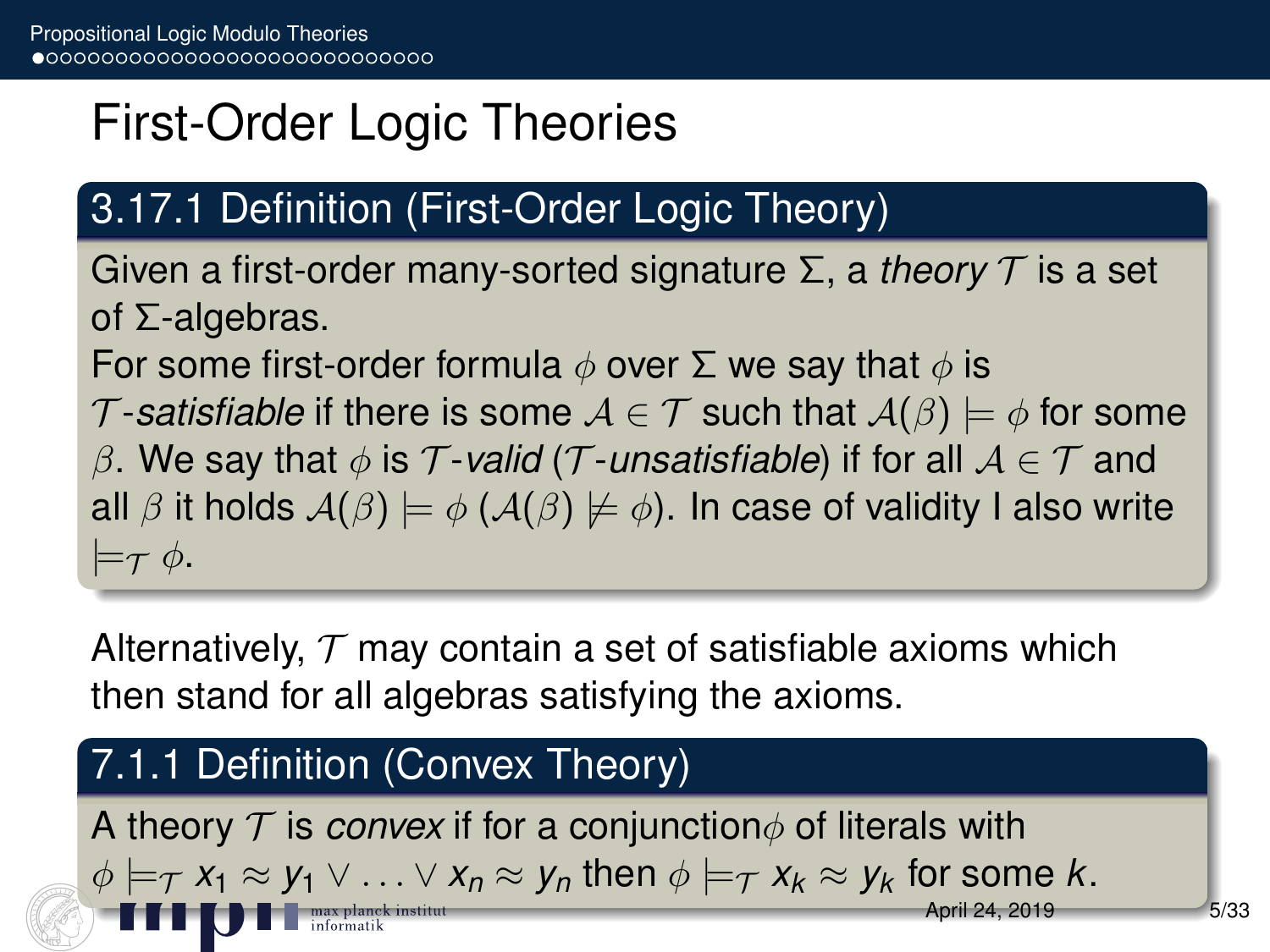Another property needed for the Nelson-Oppen procedure to work is that the theory models always include models with an infinite domain. Consider the two theories

$$
\mathcal{T}_1 = \{ \forall x, y(x \approx a \vee x \approx b) \}
$$

and

$$
\mathcal{T}_2 = \{ \forall x, y, z. (x \not\approx y \lor x \not\approx z \lor y \not\approx z \}
$$

that do not share any signature symbols. Models of  $\mathcal{T}_1$  have at most two elements, models of  $T_2$  at least three. So the conjunction ( $\mathcal{T}_1 \cup \mathcal{T}_2$ ) is already unsatisfiable. In order to ensure that different models for the respective theory can be combined, the Nelson-Oppen procedure requires the existence of models with infinite cardinality.

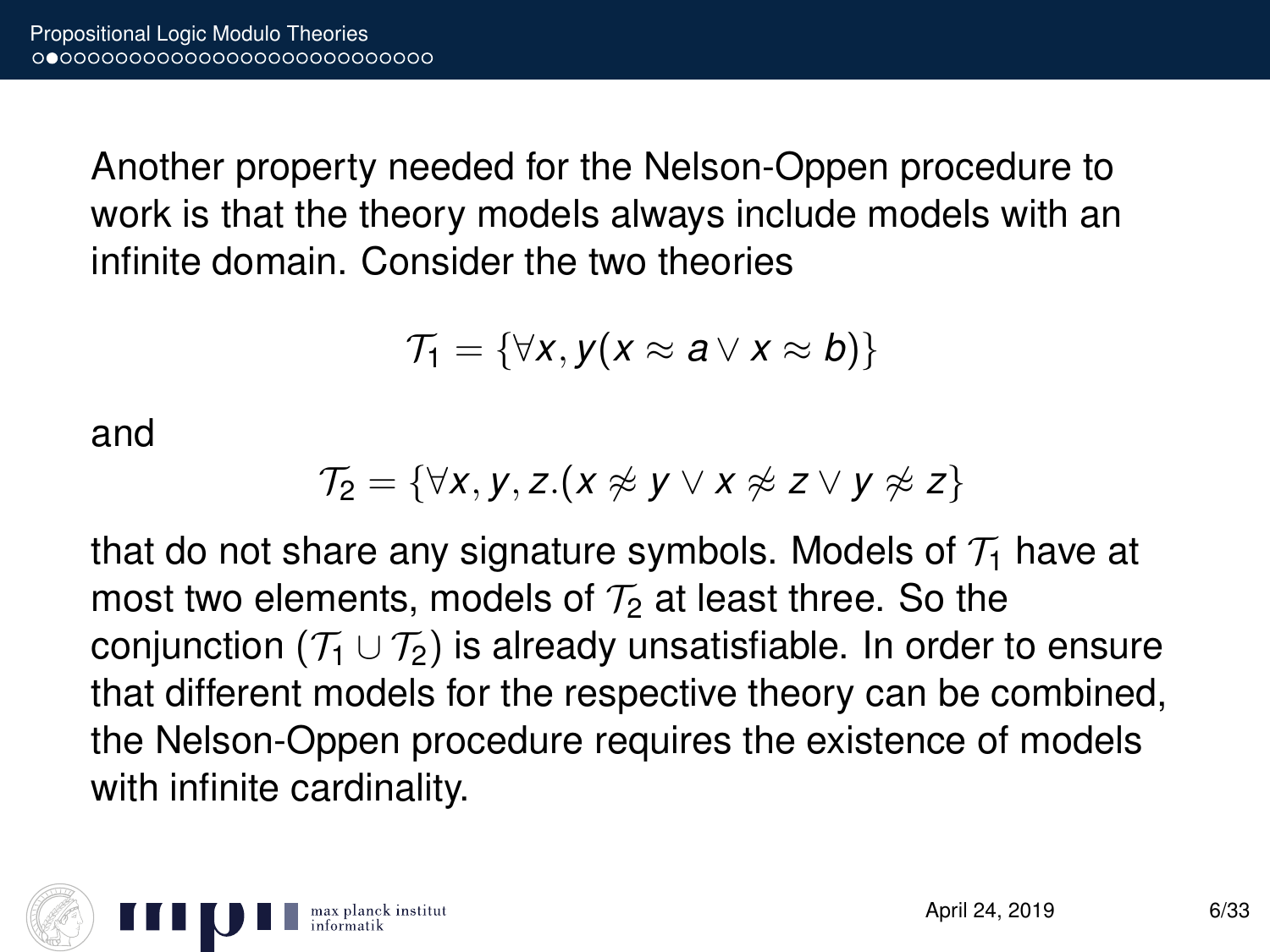### 7.1.2 Definition (Stably-Infinite Theory)

A theory  $\mathcal T$  is *stably-infinite* if for every quantifier-free formula  $\phi$ , if  $\mathcal{T} \models \phi$ , then then there exists also a model A of infinite cardinality, such that  $A \models_{\mathcal{T}} \phi$ 

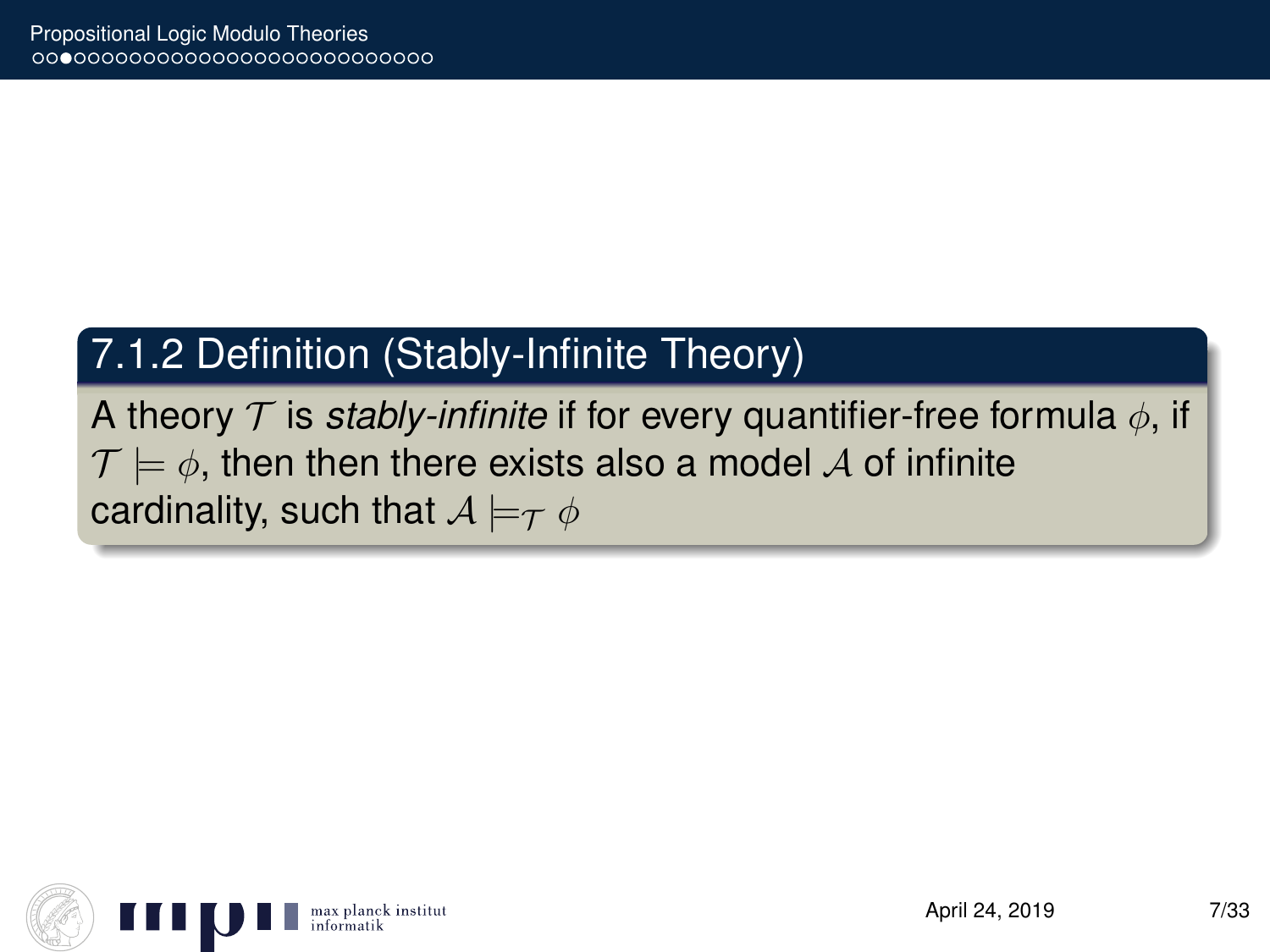# Nelson-Oppen Combination

### 7.1.3 Definition (Nelson-Oppen Basic Restrictions)

Let  $\mathcal{T}_1$  and  $\mathcal{T}_2$  be two theories. Then the *Nelson-Oppen Basic Restrictions* are:

- (i) There are decision procedures for for  $\mathcal{T}_1$  and  $\mathcal{T}_2$ .
- (ii) Each decision procedure returns a complete set of variable identities as consequence of a formula.
- (iii)  $\Sigma_1 \cap \Sigma_2 = \emptyset$  except for common sorts.
- (iv) Both theories are convex.
- (v)  $\mathcal{T}_1$  and  $\mathcal{T}_2$  are stably-infinite.

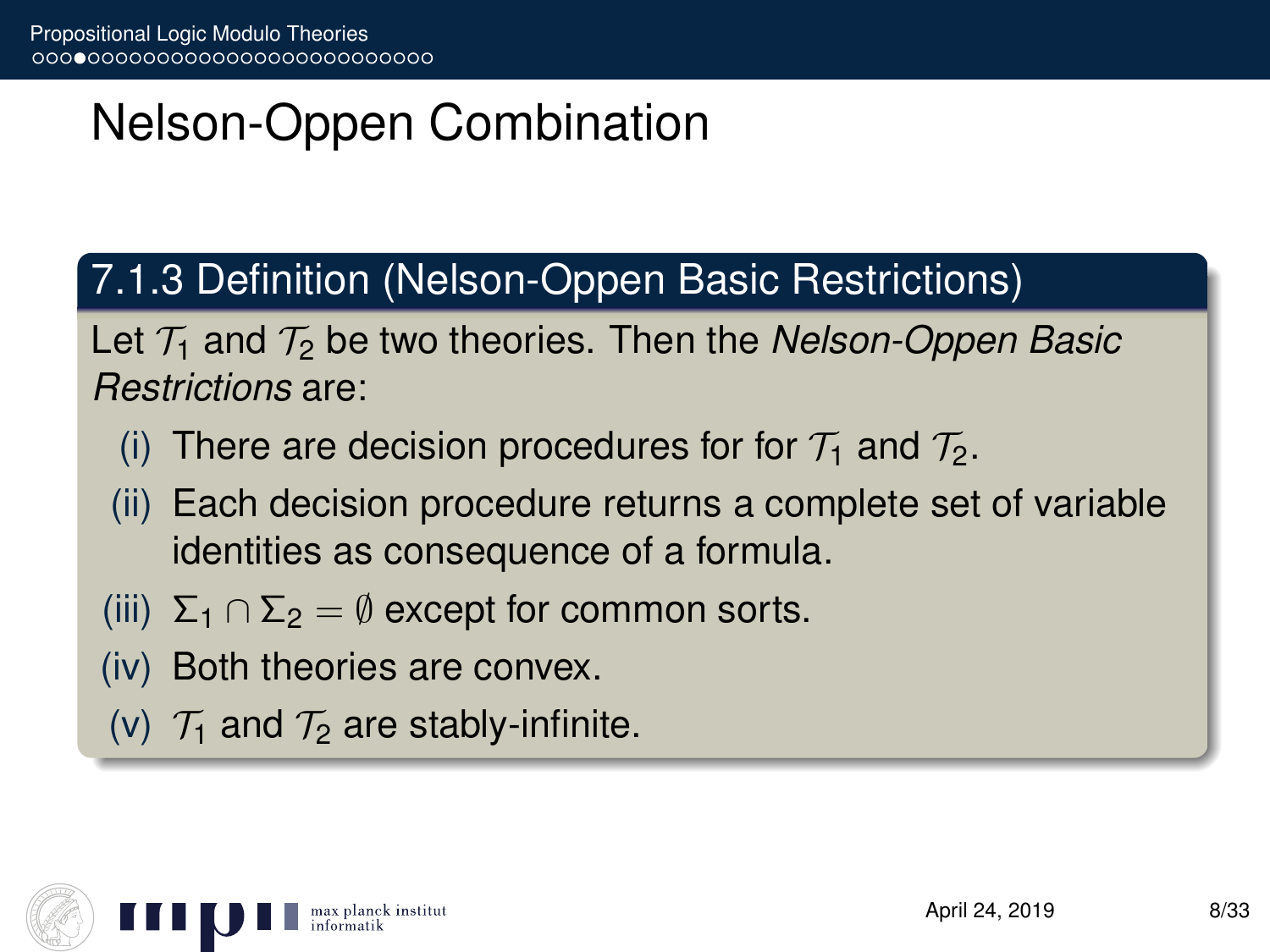Actually, restriction 7.1.3-2 is not needed, because a given finite quantifier-free formula  $\phi$  over  $\Sigma_1 \cup \Sigma_2$  contains only finitely many different variables. Now instead of putting the burden to identify variables on the decision procedure, all potential variable identifications can be guessed and tested afterwards. The disadvantage of this approach is, of course, that there are exponentially many identifications with respect to a fixed number of variables. Therefore, assuming 7.1.3-2 results in a more efficient procedure and is also supported by many procedures from Section 6.

Restriction 7.1.3-5 can be further relaxed to assume that the domains of all shared sorts of all models are either infinite or have the same number of elements.

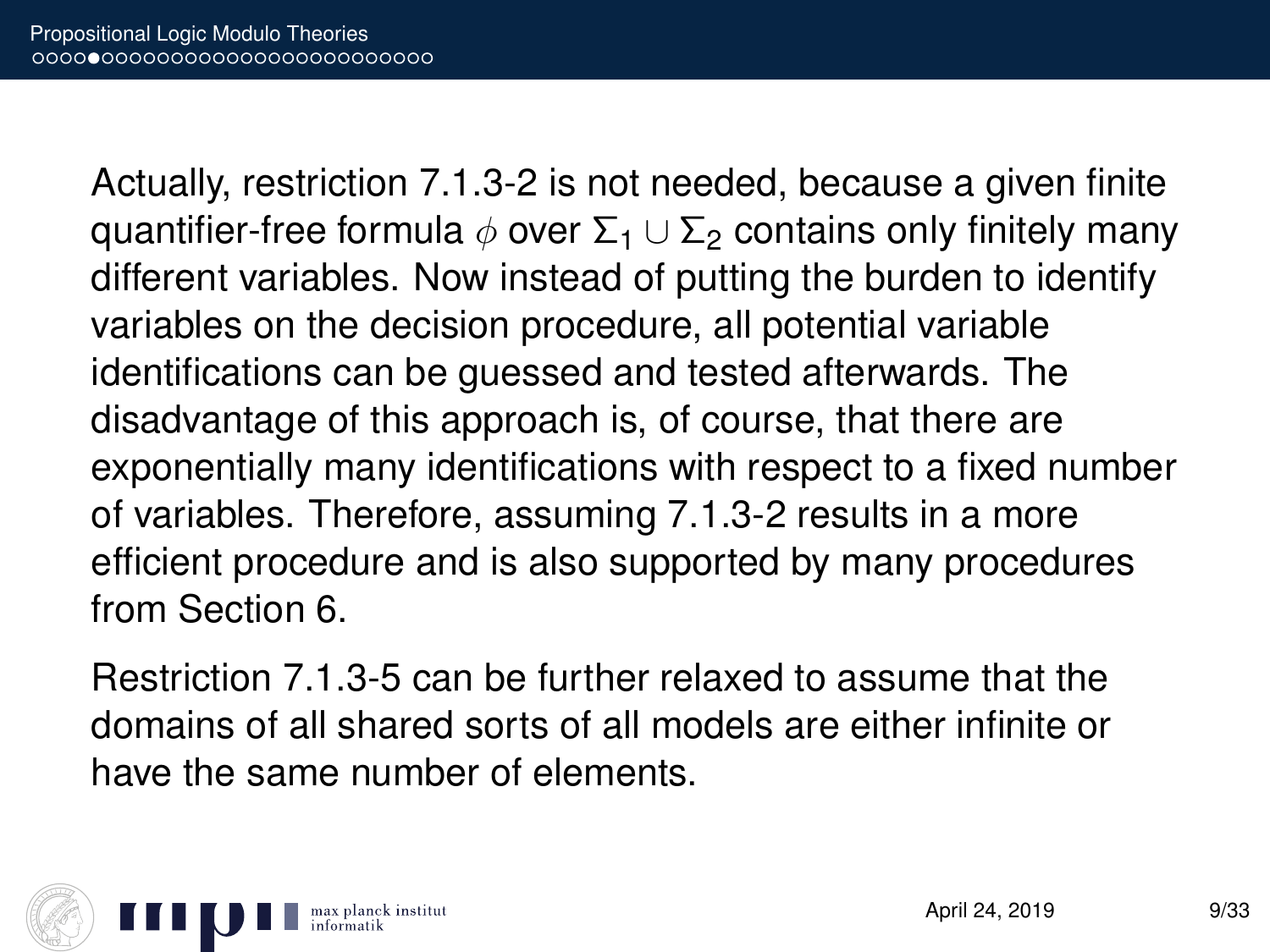### Purification

**Purify**  $N \oplus \{L[t[s]_i]_p\} \Rightarrow_{NO} N \oplus \{L[t[z]_i]_p, z \approx s\}$ if  $t = f(t_1, \ldots, t_n)$ ,  $s = h(s_1, \ldots, s_m)$ , the function symbols f and h are from different signatures,  $1 \le i \le n$ , (i.e.,  $t_i = s$ ) and z is a fresh variable of appropriate sort

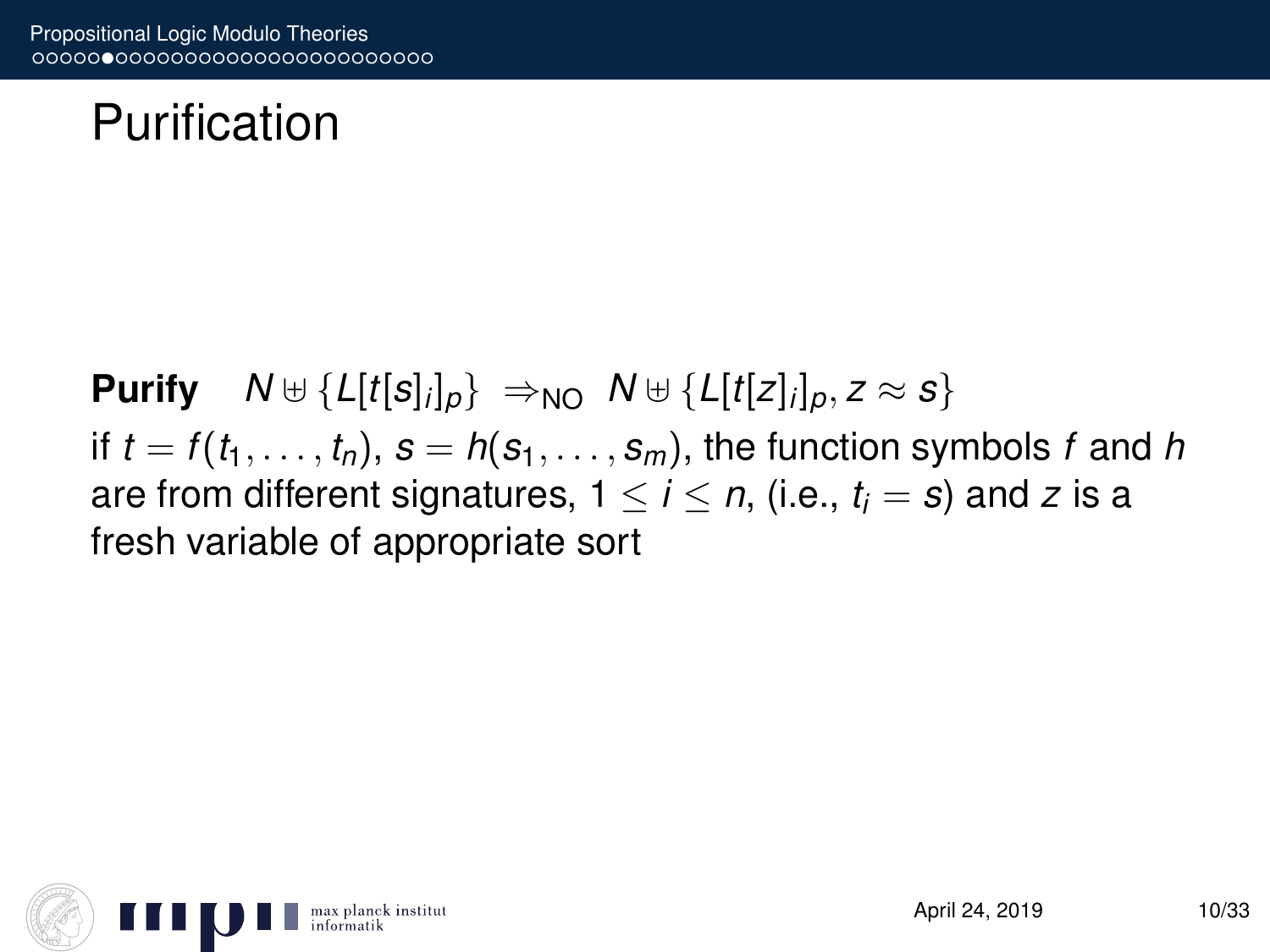## Nelson-Oppen Calculus

Now a Nelson-Oppen problem state is a five tuple  $(N_1, E_1, N_2, E_2, s)$  with  $s \in \{\top, \bot, \text{fail}\}$ , the sets  $E_1$  and  $E_2$  contain variable equations, and  $N_1$ ,  $N_2$  literals over the respective signatures, where

fiability

$$
(N_1; \emptyset; N_2; \emptyset; \perp)
$$
 is

$$
(N_1; E_1; N_2; E_2; \text{fail})
$$

$$
(N_1;E_1;N_2;E_2;\perp)
$$

the start state for some purified set of atoms  $N = N_1 \cup N_2$  where the  $N_i$  are built from the respective signatures only is a final state, where  $N_1 \cup N_2 \cup E_1 \cup E_2$  is unsatisfiable  $\overline{h}$  is an intermediate state, where  $N_1 \cup E_2$ and  $N_2 \cup E_1$  have to be checked for satis-

 $(N_1; \emptyset; N_2; \emptyset; \top)$  is a final state, where  $N_1 \cup N_2$  is satisfiable

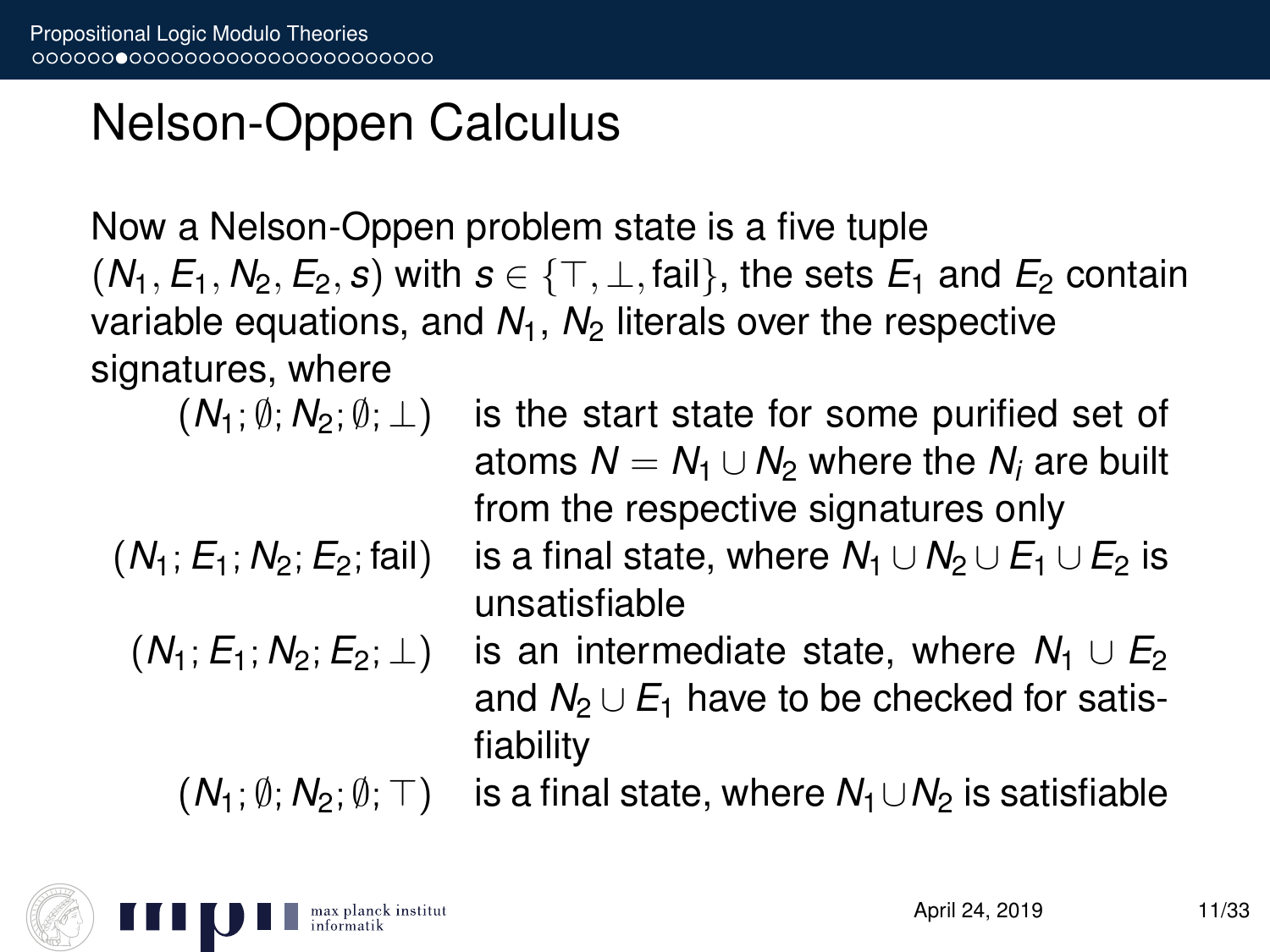**Solve**  $(N_1; E_1; N_2; E_2; \perp) \Rightarrow_{NO} (N'_1; E'_1; N'_2; E'_2; \perp)$ if  $N'_1 = N_1 \cup E_1 \cup E_2$  and  $N'_2 = N_2 \cup E_1 \cup E_2$  are both  $\mathcal{T}_i$ -satisfiable, respectively,  $E'_1$  are all new variable equations derivable from  $N_1'$ ,  $E_2'$  are all new variable equations derivable from  $N'_2$  and  $E'_1 \cup E'_2 \neq \emptyset$ 

 $\textbf{Success} \, \left(N_1; E_1; N_2; E_2; \perp \right) \Rightarrow_{\text{NO}} \, \left(N_1'; \emptyset; N_2'; \emptyset; \top \right)$ if  $N'_1 = N_1 \cup E_1 \cup E_2$  and  $N'_2 = N_2 \cup E_1 \cup E_2$  are both  $\mathcal{T}_i$ -satisfiable, respectively,  $E'_1$  are all new variable equations derivable from  $N_1'$ ,  $E_2'$  are all new variable equations derivable from  $N'_2$  and  $E'_1 \cup E'_2 = \emptyset$ 

**Fail**  $(N_1; E_1; N_2; E_2; \perp) \Rightarrow_{N_1} (N_1; E_1; N_2; E_2; \text{fail})$ if  $N'_1 = N_1 \cup E_1 \cup E_2$  or  $N'_2 = N_2 \cup E_1 \cup E_2$  is  $\mathcal{T}_i$ -unsatisfiable, respectively

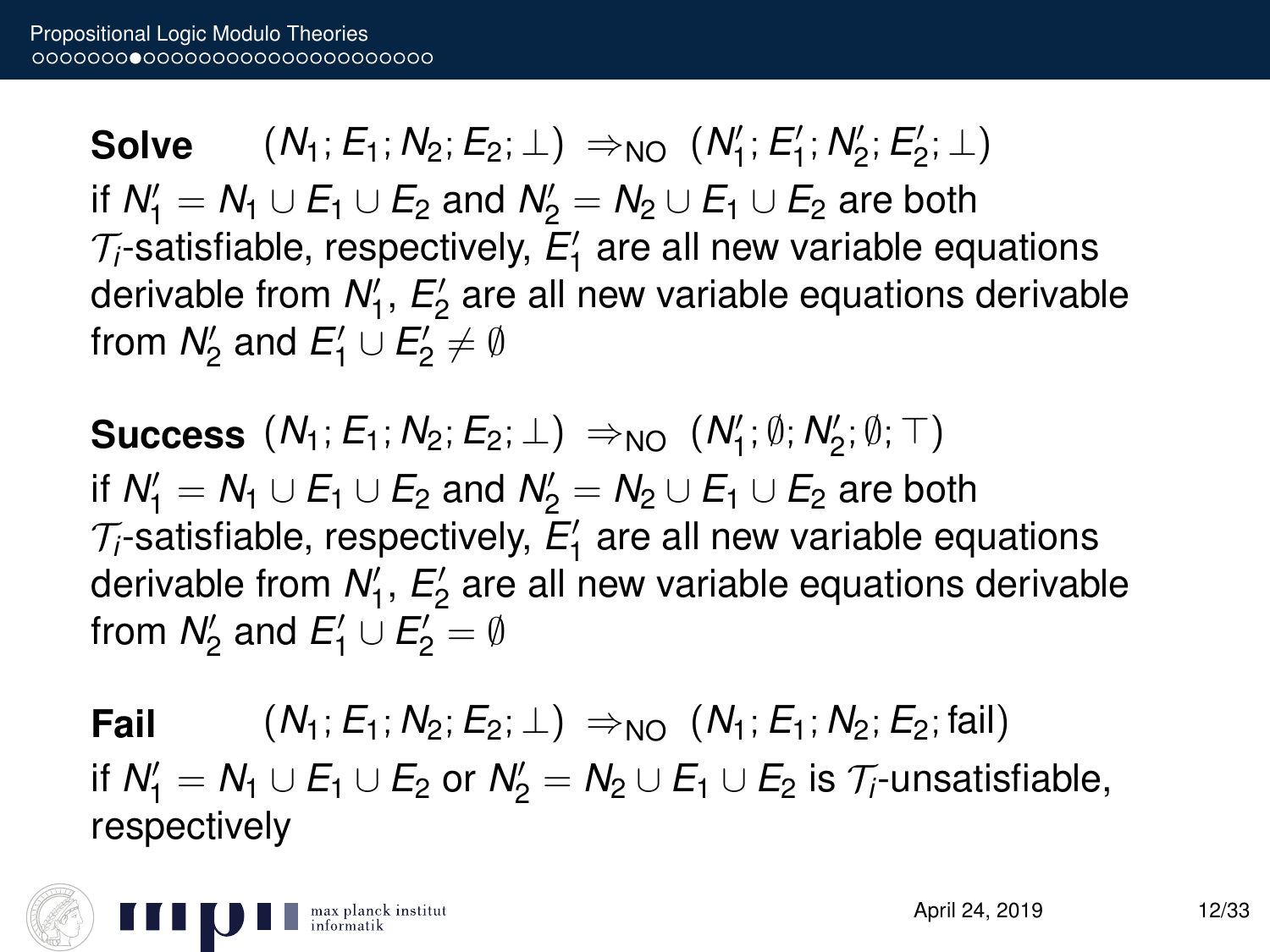### 7.1.6 Definition (Arrangement)

Given a (finite) set of parameters *X*, an *arrangement A* over *X* is a (finite) set of equalities and inequalities over *X* such that for all *x*<sub>1</sub>, *x*<sub>2</sub> ∈ *X* either *x*<sub>1</sub> ≈ *x*<sub>2</sub> ∈ *A* or *x*<sub>1</sub>  $\neq$  *x*<sub>2</sub> ∈ *A*.

#### 7.1.7 Proposition (Nelson-Oppen modulo Arrangement)

Let  $\mathcal{T}_1$  and  $\mathcal{T}_2$  be two theories satisfying the restrictions of Definition 7.1.3 except for restriction 2. Let  $\phi$  be a conjunction of literals over  $\Sigma_1 \cup \Sigma_2$ . Let *N*<sub>1</sub> and *N*<sub>2</sub> be the purified literal sets out of φ. Then φ is satisfiable iff there is an arrangement *A* over vars( $\phi$ ) such that  $N_1 \cup A$  is  $\mathcal{T}_1$ -satisfiable and  $N_2 \cup A$  is  $\mathcal{T}_2$ -satisfiable.